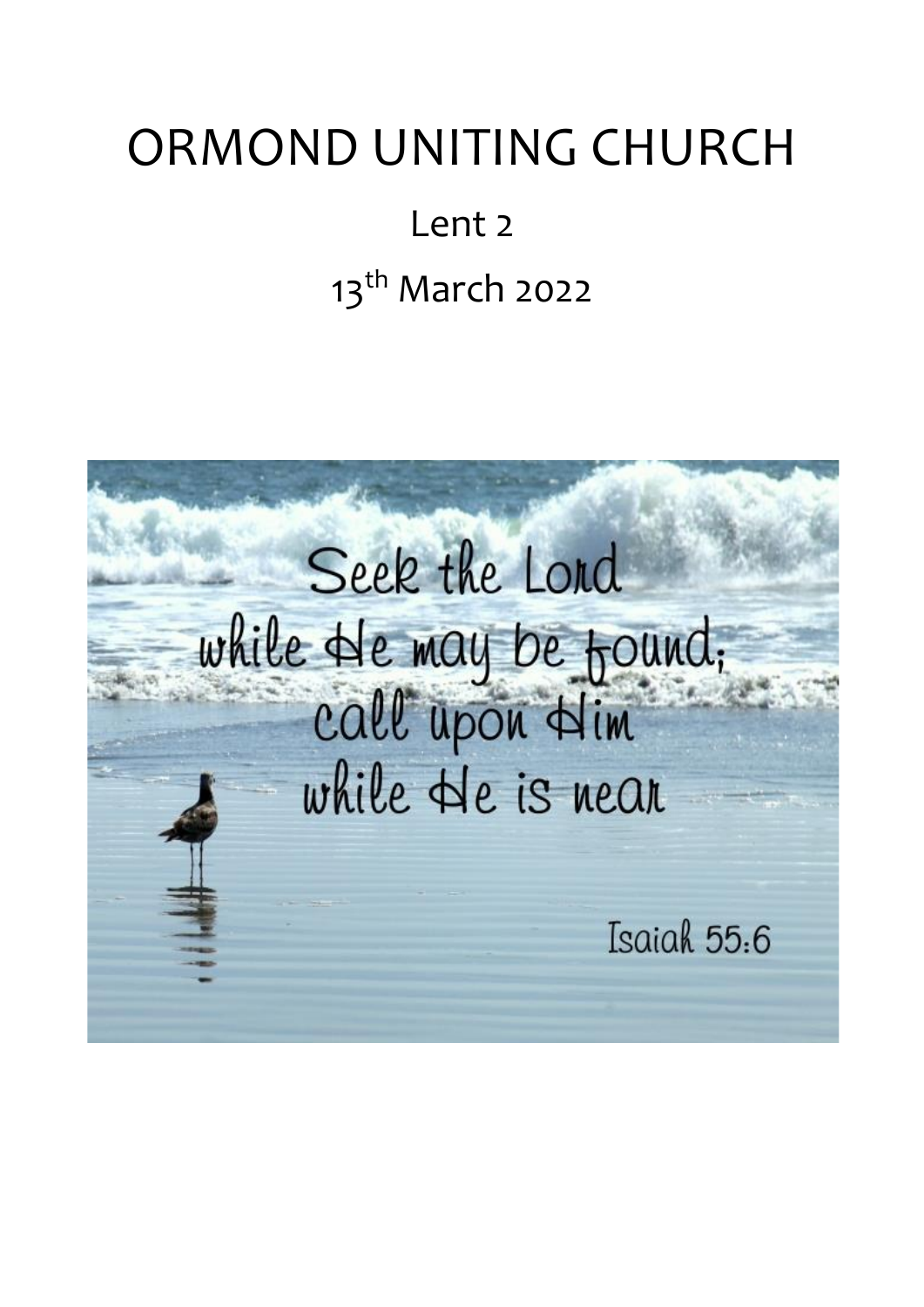# WORSHIP AT HOME

*This time is an opportunity to be still, seeking to be aware of the presence of God within.*

*Carve out a time for this practice; prepare yourself, as you might for a usual Sunday morning and remember that there are others from the congregation gathering at the same time as you. There are also many from the church around the globe who are gathering to seek the presence of God as we are.*

*Prepare a space in the house; find a comfortable chair, light a candle, turn off distracting noises and close the door if that will help you to be still. This is something that does not need to be hurried.*

## Welcome

#### Acknowledgement of Country

From before recorded time, the First Peoples, including the Bunurong people, cared for this land Australia. We praise the Creator for the beauty of this land, and honour those who have offered themselves in tending it.

We acknowledge the elders and communities who have told the sacred stories and nurtured faithfulness to the Creator.

We ask God's blessing on those who continue to work for healing and justice in this land and her communities.

## Invocation

God of promise, we come as your people, rejoicing in the abundance of your love. Give us faith to answer your call. Strengthen us to hope against hope. Guide us into a deep and abiding trust. Amen

# **HYMN TIS 107** Sing praise and thanksgiving

<https://www.youtube.com/watch?v=mDbg2nYLz3Y>

Sing praise and thanksgiving, let all creatures living Now worship their maker with gladness and song; All glory and honour we come to Him bringing; O praise to the Almighty, sing praise to our God!

Our lives of his making, he brings to their waking: In darkness he held us in his gracious care, Now into the light we are called from our sleeping; O praise to the Almighty, sing praise to our God!

Lord, frame our desiring to do your requiring That unto your glory be all that we do: And where we have faltered, give strength and give healing O praise to the Almighty, sing praise to our God!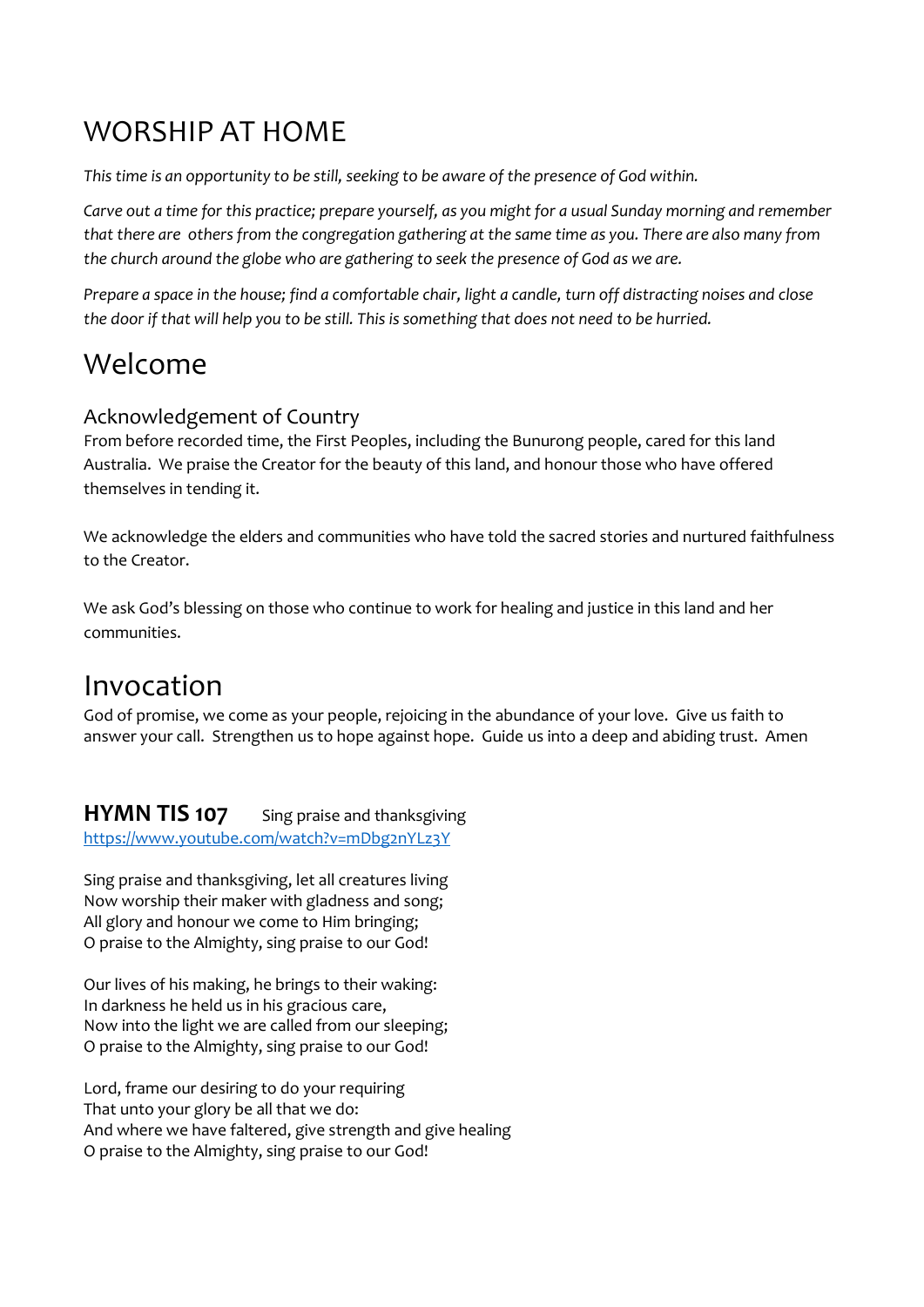# Prayers of Approach, Confession and Forgiveness

Loving God, we know your Son Jesus as the Prince of Peace. With all that is happening around us, both nearby and far away, we are struggling to hold on to that vision. The world is worried, Lord, and the Prince of Peace is moving towards a cross. Lord, we turn to you in this time of Lent and in this time of crisis. Help us not to despair but to trust in you. Sisters and brothers in Christ, let us call to mind those who have lived, worked, spoken and witnessed for peace in this and other ages, and from them let us take courage and hope.

We confess to you, Lord, the unrest of the world, to which we contribute and in which we share. Father, forgive:

- the hatred which divides nation from nation, race from race, class from class
- the covetous desire of people and nations to possess what is not their own
- the greed which exploits the labours of people and lays waste your creation
- our envy of the welfare and happiness of others
- our indifference to the plight of the destitute, the homeless and the refugee
- the pride which leads us to trust in ourselves and not in you.

Forgive our being unsure of the good news about you and from you, and being so unready to tell it, share it, and live it.

Raise us out of the paralysis of guilt into the freedom and energy of forgiven people. Through Jesus Christ our Lord. Amen.

#### **Hymn TIS 680** God! As with silent heart we bring to mind [https://www.youtube.com/watch?v=3wN5\\_L0SWM4](https://www.youtube.com/watch?v=3wN5_L0SWM4)

God! As with silent hearts we bring to mind How hate and war diminish humankind, We pause, and seek in worship to increase Our knowledge of the things that make for peace

Hallow our will as humbly we recall The lives of those who gave and give their all. We thank you, God, for women, children, men Who seek to serve in love, today as then.

Give us deep faith to comfort those who mourn High hope to share with all the newly born, Strong love in our pursuit of human worth; "Lest we forget" the future of this earth.

So, God of peace, disarm our trust in power, Teach us to coax the plant of peace to flower. May we, impassioned by living word, Remember forward to a world restored.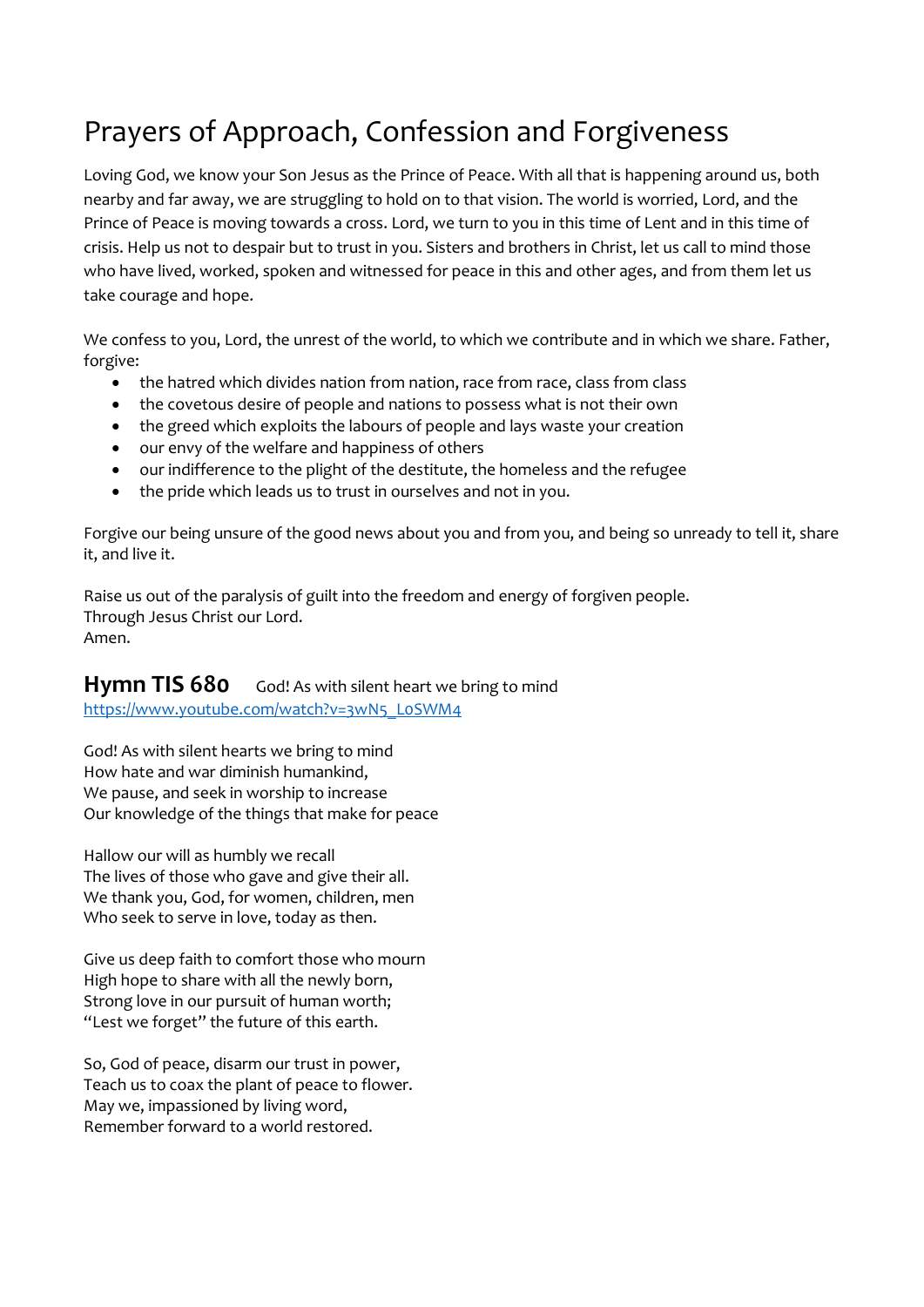# Readings

Your word O Lord, is a lamp to our feet **A light to our path**

## The Gospel according to Luke Luke 13: 31-35

At that very hour some Pharisees came and said to him, 'Get away from here, for Herod wants to kill you.' He said to them, 'Go and tell that fox for me, "Listen, I am casting out demons and performing cures today and tomorrow, and on the third day I finish my work. Yet today, tomorrow, and the next day I must be on my way, because it is impossible for a prophet to be killed away from Jerusalem." Jerusalem, Jerusalem, the city that kills the prophets and stones those who are sent to it! How often have I desired to gather your children together as a hen gathers her brood under her wings, and you were not willing! See, your house is left to you. And I tell you, you will not see me until the time comes when you say, "Blessed is the one who comes in the name of the Lord." '

## I Corinthians 12: 14-26.

Indeed, the body does not consist of one member but of many. If the foot were to say, 'Because I am not a hand, I do not belong to the body', that would not make it any less a part of the body. And if the ear were to say, 'Because I am not an eye, I do not belong to the body', that would not make it any less a part of the body. If the whole body were an eye, where would the hearing be? If the whole body were hearing, where would the sense of smell be? But as it is, God arranged the members in the body, each one of them, as he chose. If all were a single member, where would the body be? As it is, there are many members, yet one body. The eye cannot say to the hand, 'I have no need of you', nor again the head to the feet, 'I have no need of you.' On the contrary, the members of the body that seem to be weaker are indispensable, and those members of the body that we think less honourable we clothe with greater honour, and our less respectable members are treated with greater respect; whereas our more respectable members do not need this. But God has so arranged the body, giving the greater honour to the inferior member, that there may be no dissension within the body, but the members may have the same care for one another. If one member suffers, all suffer together with it; if one member is honoured, all rejoice together with it.

The Word of the Lord **Thanks be to God**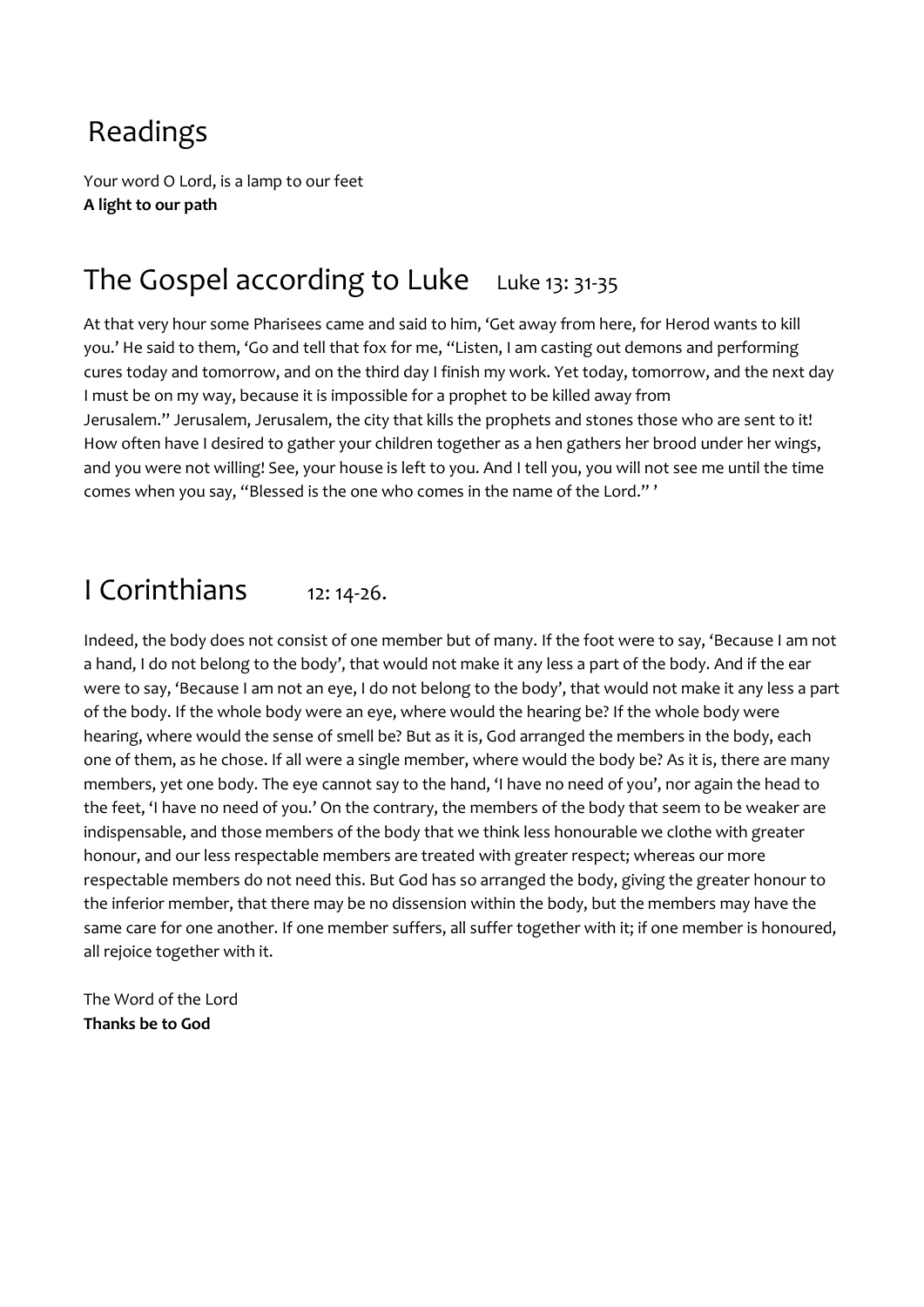# Reflection

Mumbai, the Indian city, is the 37th largest city in the world and, if not the most populous of Indian cities, at least the second. Like most large cities it is a magnet for those living in rural districts as far as 100 kilometres and more away. People travel there to get work, to seek their fortune, to be part of a huge and bustling city. A strange thing happened to Mumbai when the Covid Pandemic hit a year ago. Shops closed, workers lost their jobs, the city ground to a halt as people retreated to their homes and dwellings.

Without work the immense army of the poor, who had moved to the city from rural districts, had no other option but to take the long journey home to the villages from which they had come, if they were to survive. More than a million people began this exodus, many of them dying on the way. The impact on the city was immediate. These people were usually ignored, largely despised, particularly if of a lower caste, and dismissed as of no significance. But these were the people who undertook the work the rich and well-off would not do.

They swept the streets in a city notorious for its public filth and squalor. They wiped down benches, tables, and chairs. They were nannies to countless children, cleaned houses, cooked food, acted as servants and messengers for the affluent.

Mumbai is a city frequently flooded in the wet season. The canals and gutters get choked with debris, silt and rubbish which means that when the wet season comes the water is not carried away and the flood spreads across parks and roads into shops and dwellings. It is the uneducated workers who keep these gutters and channels clear. Without their labour the city is threatened by another disastrous monsoon season. But the workers available to do this task are gone.

The food stalls in the streets disappeared, small local tasks not done, a work force disappeared and the city came to a halt. No one to cook the food, no one to care for the children, no one to wipe down the virus afflicted restaurants or spray in the streets or clear the garbage. The wealthy and indolent well-off found themselves in crisis. They had to cope themselves, and in many cases they did not have the skill or know-how to do that. It was as if the virus lifted a large concealing screen and revealed the true state of things that our socially divided cultures do not or will not recognise. It is the small people who turn the wheels of the world while the eyes of the mighty are elsewhere.

It makes sense of what seems the greatest cliche of all. 'We are all in this together'.

I have images of a small tired middle-aged woman wiping down ledges. Of those who, every hour, 24 hours a day, collect samples from sewerage ponds, of exhausted medical staff rising again to a double shift, of food being delivered on small motor bikes to aged shut-ins, and I am reminded again of what St Paul wrote. All of us have a role to play. In the image he used of the body of Christ he stated what is inescapably true. Each part has its function. Each member his or her task. Each gift valued for the good of the whole. The way we say that is, 'We are all in this together.

Oddly it has taken a pandemic to lift the bandage from our eyes, enabling us to recognise this. For daily life is an effort to deny what is before our eyes. The less glamorous jobs are poorly paid, those who do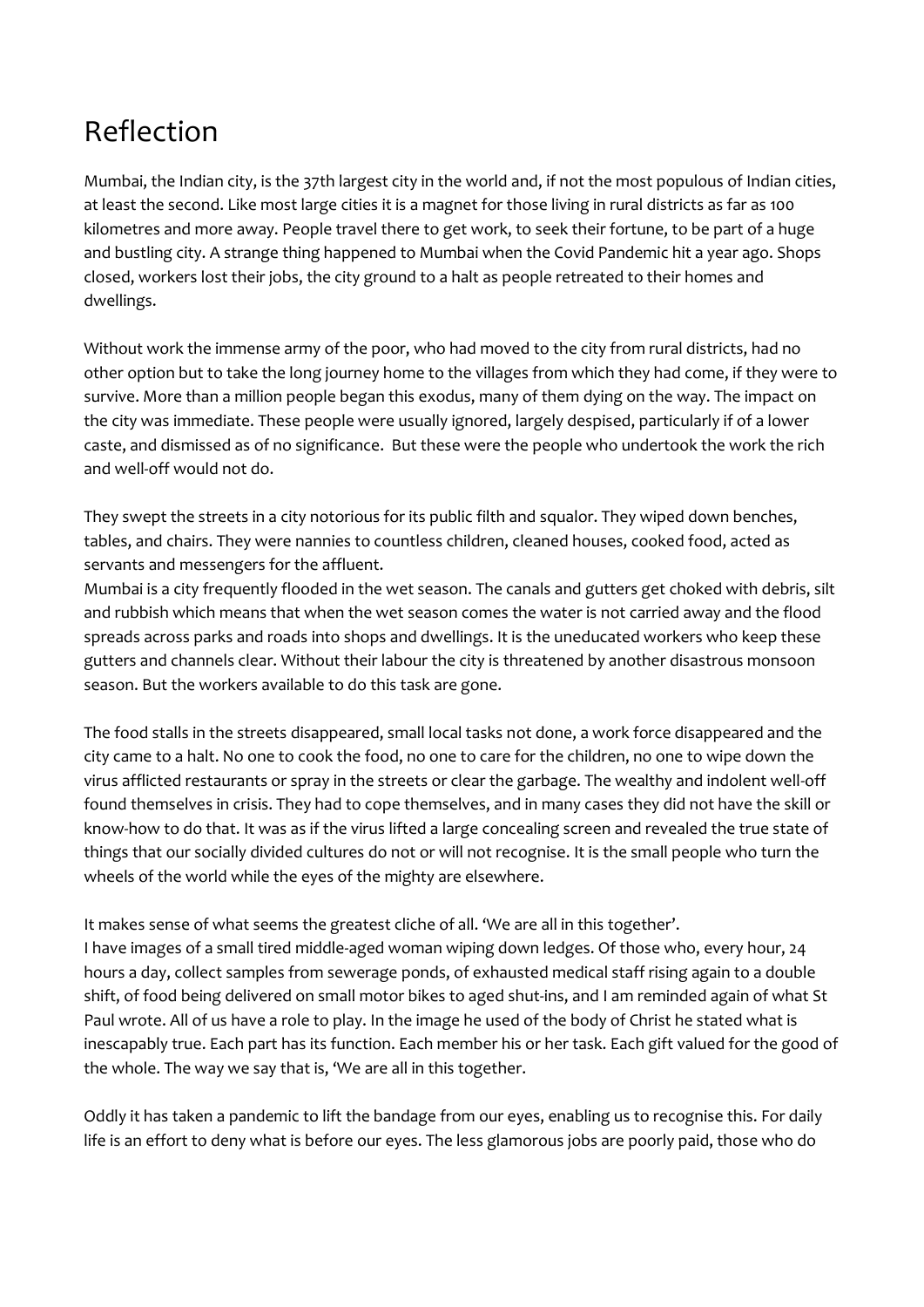them given little credit and scant respect, as if there is a scale of value in which some parts of the body are superior to other parts. Some people are of high rank and greater significance than others. I am reminded of a circumstance when, after separating people by rank and ensuring they did not mingle, a diarrhoea epidemic hit the area and everyone was forced to use the same toilets when many, choked by the volume, became dysfunctional. Much like the pandemic, everyone was reduced to the same level. It is in this circumstance that we able to see that no matter what you did in your working life, tinker, tailor, soldier, spy, teacher, home carer, cleaner,hairdresser, builder, carpenter, dentist- whatever, you made an essential and valuable contribution to the whole.

Yet we are made to feel as if we do not matter, are of no significance, and of little account. Nothing could be further from the truth. And nothing demonstrates the words of St. Paul so dramatically as a city caught in a pandemic. We need each other.

And in the Christian community we are one in our shared faith, recognising that everyone who belongs brings a gift that enables the body to function as it should.

There are here, in this company, no great and small, none more significant than anyone else. All of us use the talents and skills we have to make the whole complete. We give honour to each other even as Christ has given us honour by calling us his own.

So in this time when we continue to be subject to limitations in order to keep ourselves and others safe, read again these words we have heard today about the body of Christ. Think back over your life and celebrate what you did, and what you gave, not only in the wider community, but in this community we know as the company of the Christ. Celebrate that you belong in this company. Celebrate that you contribute to the whole your gift however small it is. And remind yourself that no one is more equal than anyone else in this community where we share together, with great delight. You are members of the body. You belong and are cherished and loved. Celebrate what you have given and what you have done, unrecognised though it may have been. And perhaps I can say, surprisingly, there is something to thank the virus for, after all.

A meditation on 1Corinthians 12:14-26

#### **HYMN TIS 602** O Love that wilt not let me go

#### <https://www.youtube.com/watch?v=nt69WDtYNLo>

O Love that wilt not let me go, I rest my weary soul in thee, I give thee back the life I owe, that in thine ocean depths its flow may richer, fuller be.

O Light that followest all my way, I yield my flickering torch to thee: My heart restores its borrowed ray, that in thy sunshine's blaze its day may brighter, fairer be.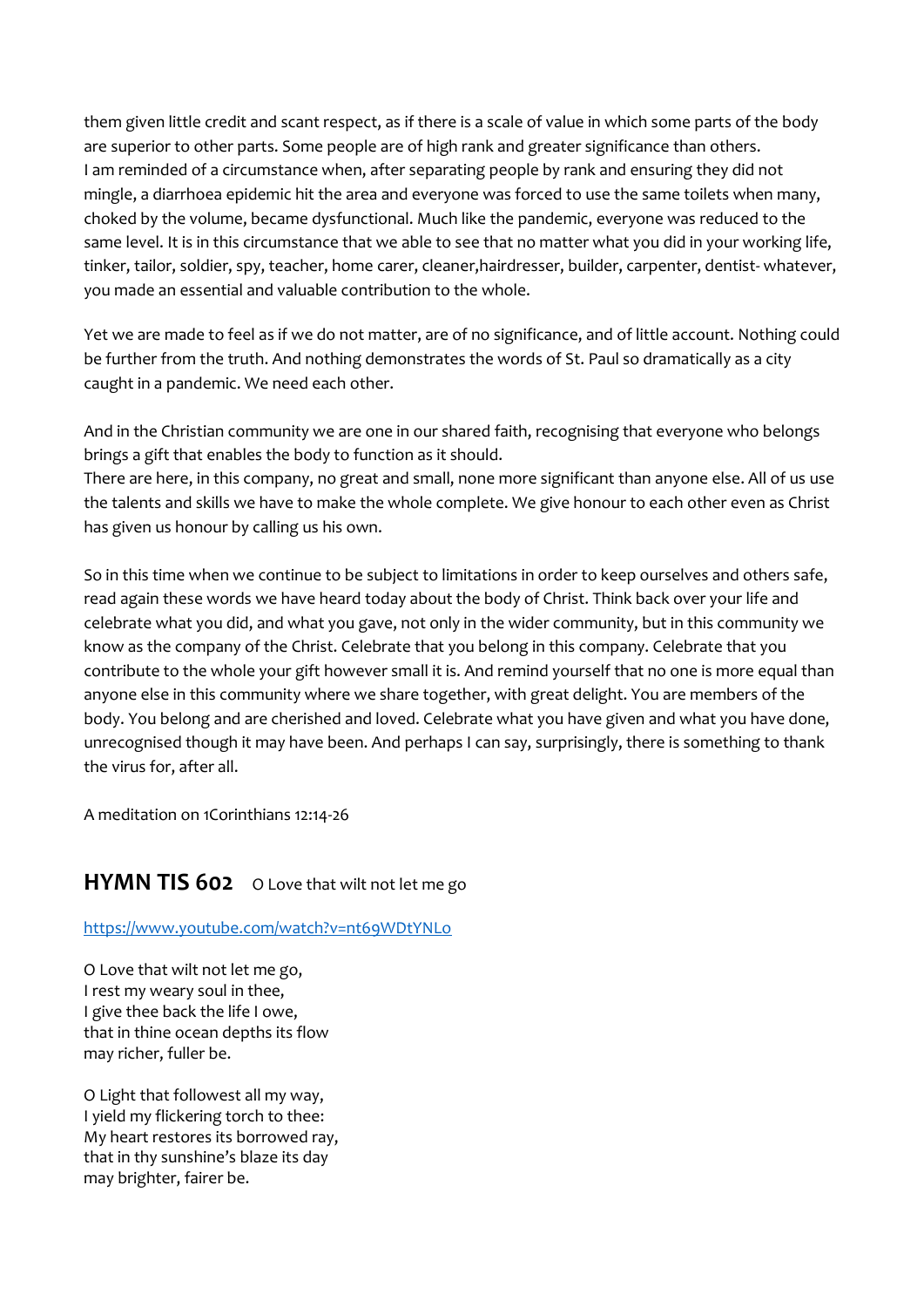O Joy that sleekest me through pain, I cannot close my heart to thee: I trace the rainbow through the rain, and feel the promise is not vain, that morn shall tearless be.

O Cross that liftest up my head, I dare not ask to fly from thee: I lay in dust life's glory dead, and from the ground there blossoms red life that shall endless be.

## Announcements / notices

## Prayers of the People prepared by Brenda Grootendorst

Loving God, you are just and merciful and care for your children with endless love. In these uncertain times when we come to you with our faltering prayers we are reassured of being united to Christ by faith and that we are part of your body – the Church. Hear the concerns of our hearts and the prayers we bring to you for your people and the world.

Lord we pray for world peace – for a united world with tolerance and understanding among all people. We pray for the people of Ukraine and the people of Russia; for their countries and their leaders that they, together with leaders on the world stage, will work together with wisdom and courage to seek a peaceful solution to this war, through dialogue.

Lord, we pray for the Ukranian army as it defends their country, and for the citizens of Ukraine many who are just like us…husbands, wives, brothers, sisters and grandparents who, fuelled by anger – fuelled by great love for their homeland, have taken up arms to help defend what is rightfully theirs. Watch over them and protect them Lord, in this their time of great need.

Lord, may we have the grace to pray for the many citizens of Russia caught up in a war they don't believe in, who bravely stand up against their government and pay the price of imprisonment and an uncertain future.

Lord we know one of the consequences of war is that many are forced to flee for their safety. We pray for the women and children and the elderly who have become refugees of this war and pray that as they seek safety in another country, that they will be welcomed and supported in their need. At this time we also remember and pray for all refugees around the world who have been waiting for years to be offered a safe haven - a place to call home. We pray that they will never be forgotten and that they will find a welcoming country to call home in which to begin their lives again.

Lord, we pray for all those in our land whose lives and livelihoods have been recently impacted by intense rain and flooding - for communities supporting each other and for emergency and relief workers giving of themselves to help those most affected. We pray for friends and neighbours reaching out from afar, to give support in whatever ways they can.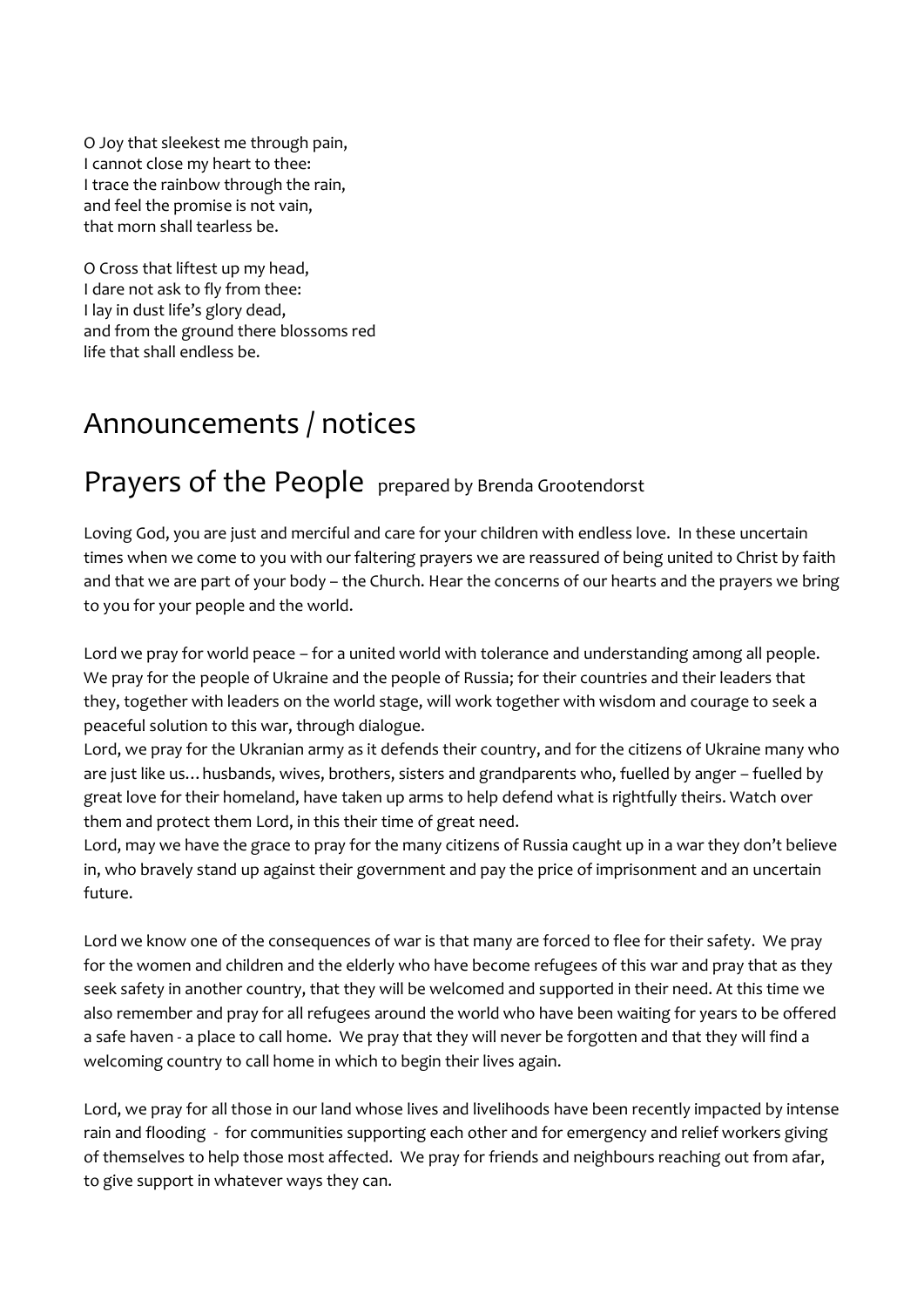Lord we pray for those who experience and struggle with illness, frailty, grief, poverty and homelessness – that you will give them strength and courage to face each day and will surround them with your peace and love.

Lord, in these unsettled times in our world, we pray that you will give us strong faith. The kind of childlike faith that believes in quiet wonder that You know our needs and hear our prayers. When answers don't come, situations seem helpless and mountains don't move, impress on our hearts the assurance that you are working behind the scenes on our behalf in ways we can't comprehend.

We pray through Jesus Christ our Lord. AMEN.

#### **HYMN TIS 618** What does the Lord require (Vs 1, 4, 5) <https://www.youtube.com/watch?v=BMPL6bRUFzE>

What does the Lord require for praise and offering? What sacrifice desire or tribute bid you bring? Do justly; love mercy; walk humbly with your God

Still down the ages ring the prophet's stern commands to merchants, worker, king he brings God's high demands Do justly; love mercy; walk humbly with your God

How shall our life fulfil God's law so hard and high? Let Christ endue our will with grace to fortify Then justly, in mercy. we'll humbly walk with God

## Blessing and Dismissal

Go in peace, for you do not go alone, God goes with you. Go in peace to serve the Lord. In the name of Christ **Amen.**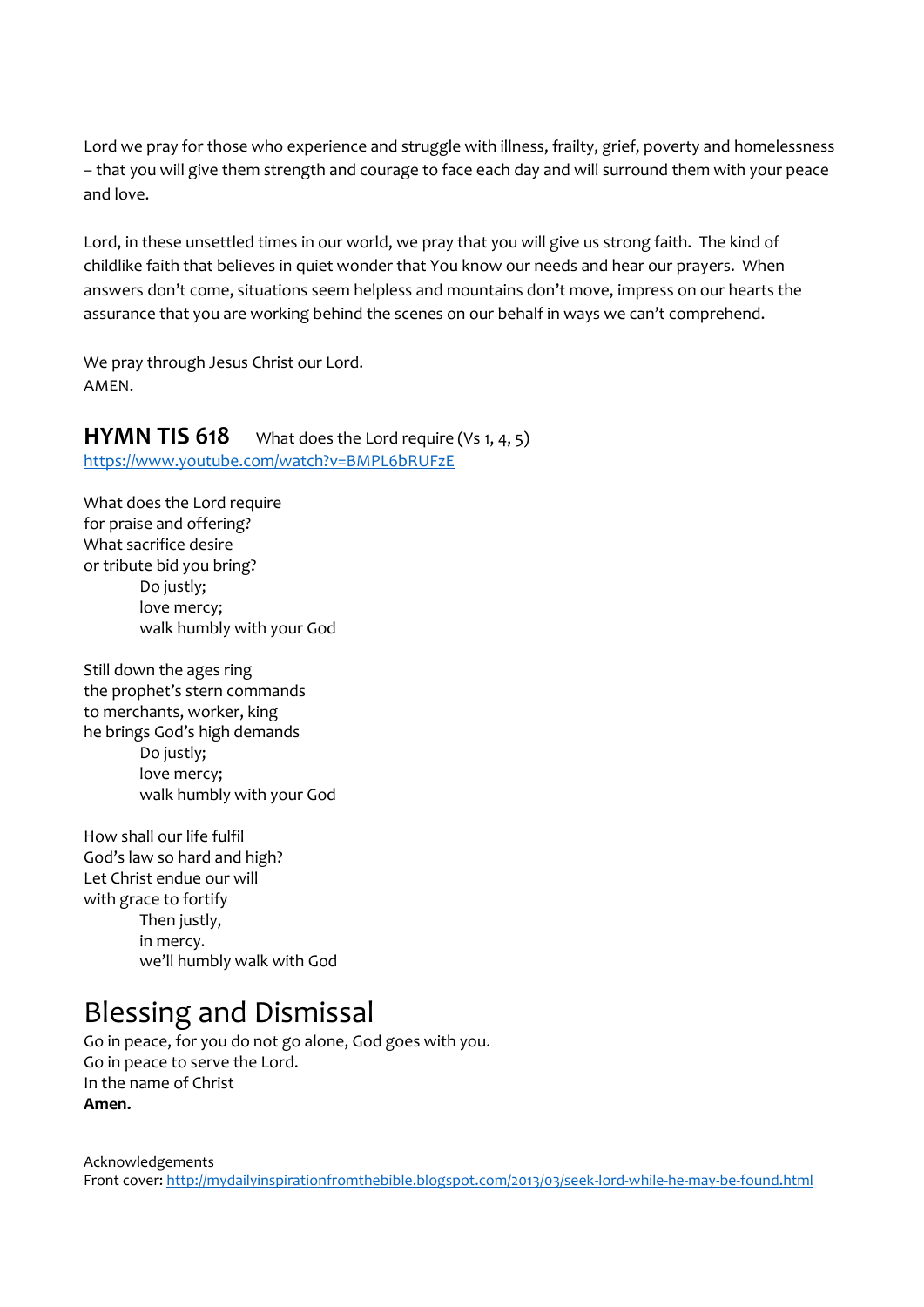#### Rev. Andrew Boyle Mobile 0409 869 009; Email: [ajmboyle@outlook.com](mailto:ajmboyle@outlook.com)

Music Director: Mr Peter Hurley

Administrator: Mrs Cathy O'Connor Fridays, 9am-5.00pm – 0411 958 127 [office@ormond.unitingchurch.org.au](mailto:office@ormond.unitingchurch.org.au)

Website: [www.ormondunitingchurch.org](http://www.ormondunitingchurch.org/)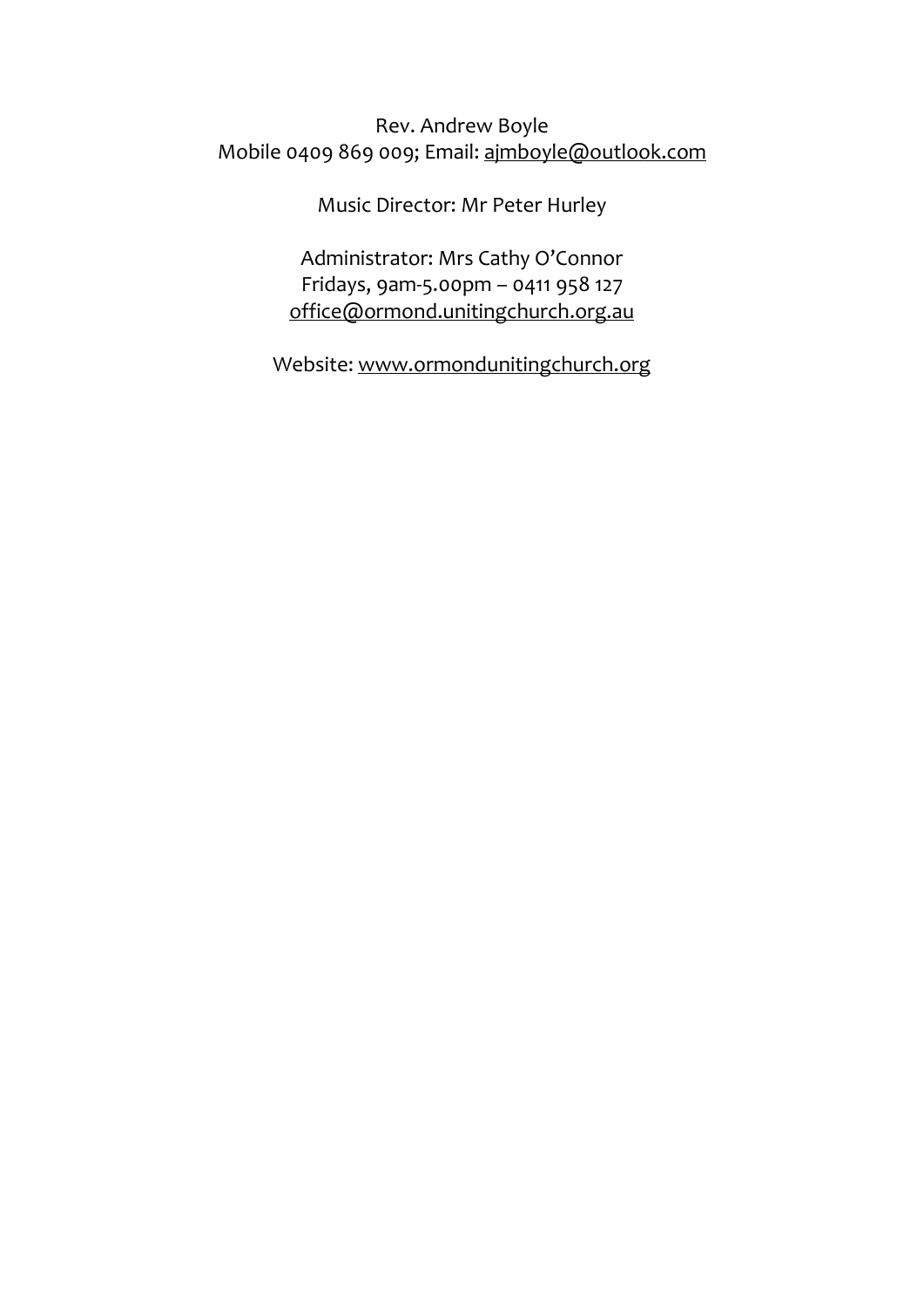# NEWS AND NOTICES

#### **ANDREW'S LEAVE**

Andrew is currently taking a period of personal leave until **Tuesday 29th March 2022** and during this time we ask that any pastoral matters be referred to Heather Baxter directly, and any administrative matters continue to be sent via the Church office at [office@ormond.unitingchurch.org.au](mailto:office@ormond.unitingchurch.org.au) or via the Church contact phone number on 0411 958 127. We ask that Andrew not be contacted directly via phone or email during this time.

### **WORSHIP DURING THE DEMOLITION PHASE**

The worship service for this weekend **13 March 2022 will continue to be held by Zoom.** We anticipate that services may be able to resume from next week at the Church (20 March 2022). More information to come on this, please check website: <https://www.ormondunitingchurch.org/> and watch this space. Details for service on 20<sup>th</sup> March will be confirmed next Friday 18th March.

### **POSTPONEMENT OF ORMOND LEARNING HUB COURSE (READING LUKE'S PASSION)**

*Please note: the March Learning Hub Course "Reading Luke's passion" has been postponed until further notice – a future date for the course will be determined in time.* 

### **LADIES LET'S DO LUNCH!**

Calling all ladies for a much needed get-together, chat & some delicious food! **WHERE: Bay Rd Nursery , 114 Bay Rd. Sandringham WHEN: Thursday 24th March TIME: 12.30pm RSVP: Monday 21st March**  (Let me know if you need a lift)

From your Foodie Friend, Anne Barry 0421 074 033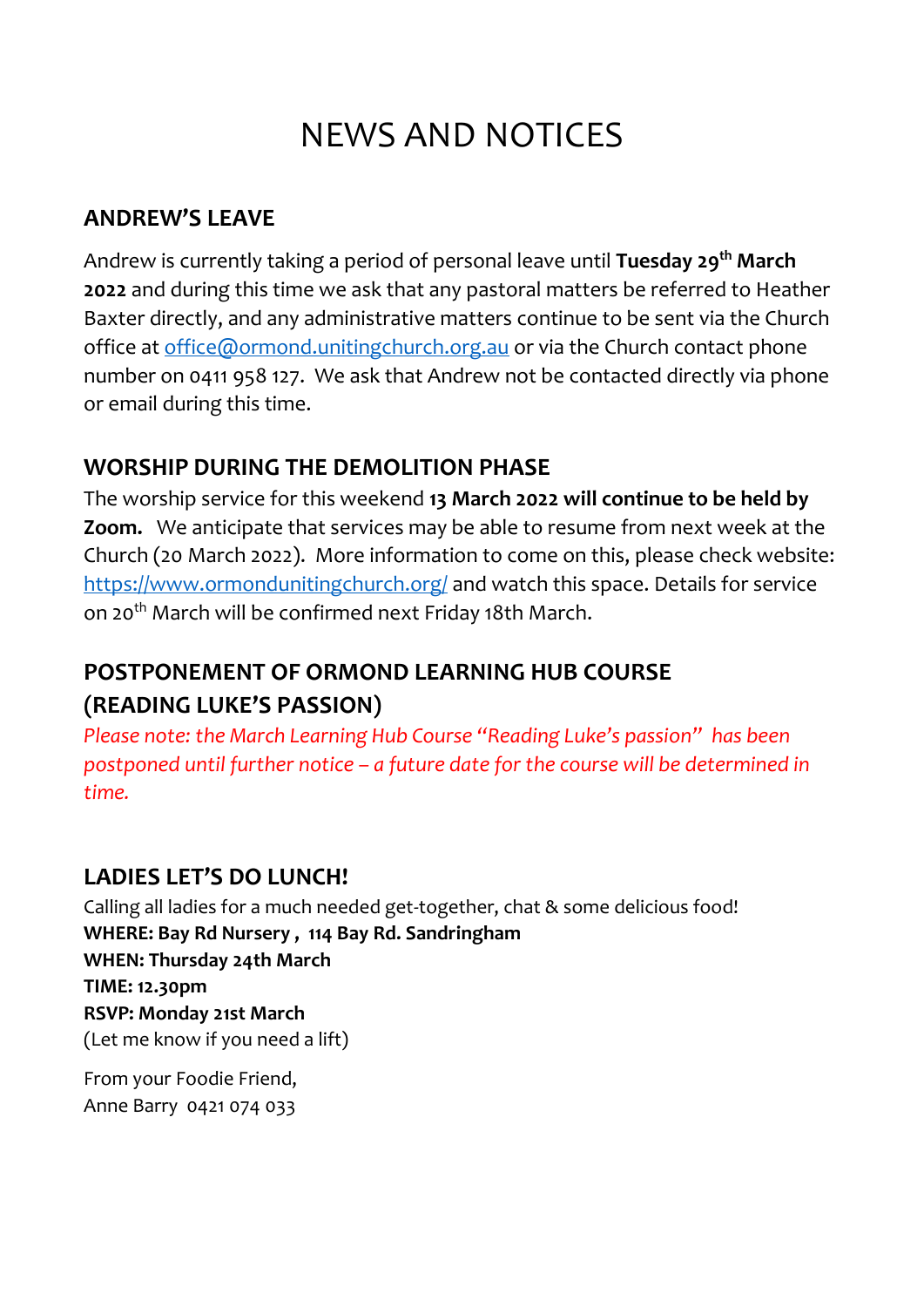#### **UNITING WORLD – LENT EVENT**



#### **Please refer to the UnitingWorld link [here](https://unitingworld.org.au/two-ways-to-learn-and-grow-in-2022/) for some more information around the LENT EVENT**

Lent Event calls you to join other Christians in a pledge to give up or take up something in solidarity with those who live with less. Learn about how to be a good global neighbour and see the many ways to donate to support our work, knowing that every dollar is part of God's mission in the world, ending poverty and building hope.

### **EAST COAST of AUSTRALIA - FLOODING EMERGENCY APPEAL**

The recent floods in southern Queensland and NSW have been truly devastating in their magnitude and destruction. As is so often the case, the Uniting Church is stepping up to support individuals and communities affected by such disasters. Below you will find details of the National appeals from the Vic/Tas Moderator Rev. Denise Lersch and National President Rev. Sharon Hollis to support the work of the Assembly in flood relief efforts. If you are able to contribute there is a button which takes you to a site where you can make a financial contribution to this work.

You will find the link [here](https://uniting.church/east-coast-flooding-emergency-appeal/) (press ctrl key and click mouse) for the national appeal launched by Uniting Church in Australia President, Rev Sharon Hollis.